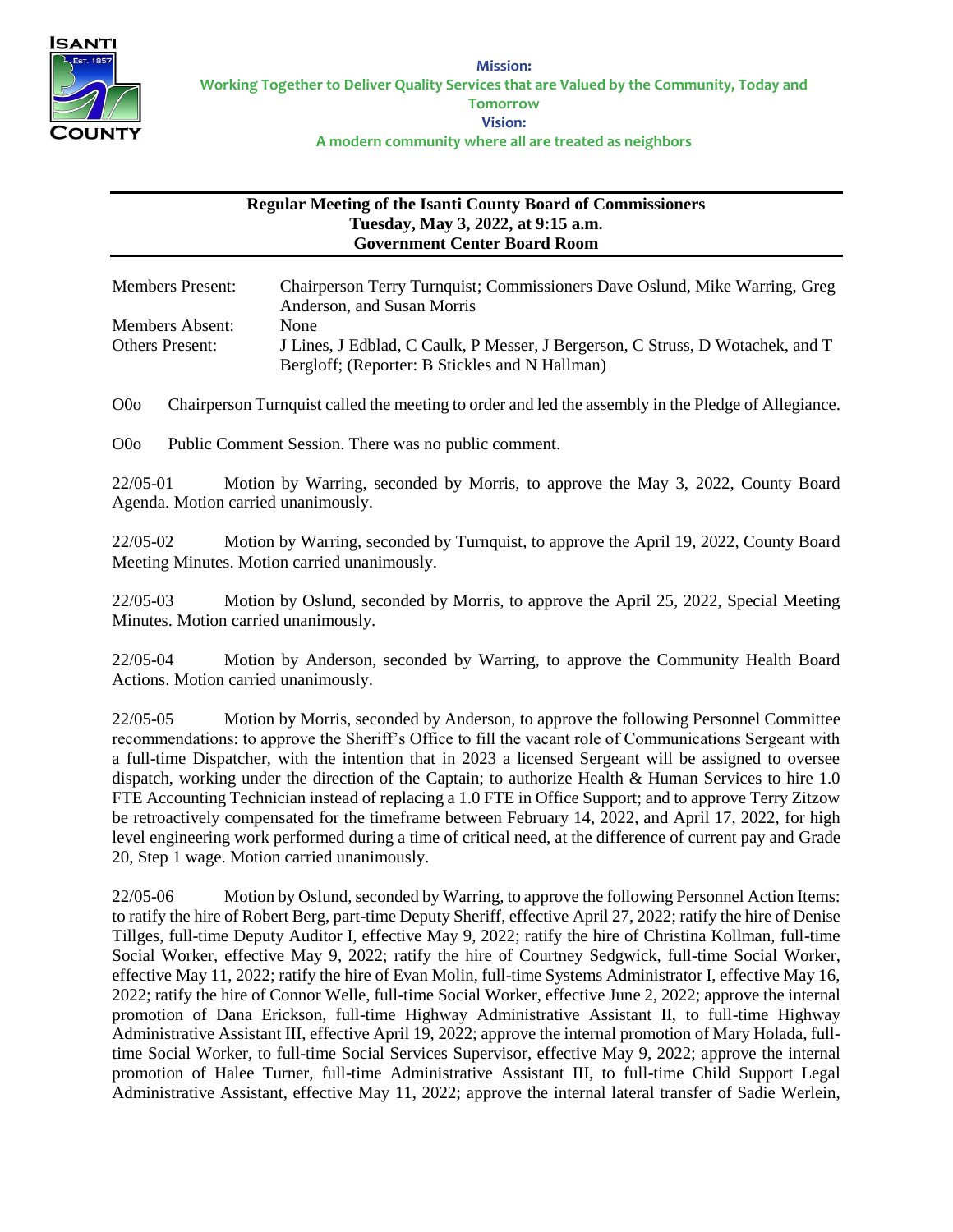full-time Child Protection Social Worker to full-time Aging and Disabilities Social Worker, effective June 1, 2022; approve the regular full-time status of Hannah Cahoe, Office Support Specialist, effective May 29, 2022; accept the resignation of Stacy Sandler, full-time Child Support Legal Administrative Assistant, effective May 4, 2022; accept the resignation of Casie Behm, full-time Social Worker, effective May 6, 2022; accept the resignation of Robert Scharbach, Systems Support Specialist I, effective May 13, 2022; accept the resignation of Dan Meyer, full-time Veterans Services Officer, effective May 30, 2022; and approve the completion of a Social Worker Internship for Sarah Fletcher, effective April 20, 2022. Motion carried unanimously.

22/05-07 Motion by Anderson, seconded by Oslund, to approve the following: PUBLIC EMPLOYEES RETIREMENT ASSOCIATION PEACE OFFICER DECLARATION. WHEREAS, the policy of the State of Minnesota as declared in Minnesota Statutes 353.63 is to give special consideration to employees who perform hazardous work and devote their time and skills to protecting the property and personal safety of others; and WHEREAS, Minnesota Statutes 353.64 permits governmental subdivisions to request coverage in the Public Employees Police and Fire Plan for eligible employees of police or sheriff departments whose position duties meet the requirements stated therein and listed below. BE IT RESOLVED that Isanti County hereby declares that the position of Deputy Sheriff, currently held by Roberg Berg meets all of the following Police and Fire Plan membership requirements: 1. Said position requires a license by the Minnesota peace officer standards training board under sections 626.84 to 626.863 and this employee is so licensed; 2. Said position's primary (over 50%) duty is to enforce the general criminal laws of the state; 3. Said position charges this employee with the prevention and detection of crime; 4. Said position gives this employee the full power of arrest, and 5. Said position is assigned to a designated police or sheriff's department. BE IT FURTHER RESOLVED that this governing body hereby requests that the named employee be accepted as a member of the Public Employees Police and Fire Plan effective the date of this employee's initial Police and Fire Plan salary deduction by the governmental subdivision. Motion carried unanimously.

22/05-08 Motion by Morris, seconded by Warring, to authorize the revised memorandum of agreement with the IUOE Local 49 union regarding alternative summer work schedule. Motion carried unanimously.

22/05-09 Motion by Morris, seconded by Anderson, to approve the contract for Public Defender Services for CHIPS, Permanency, and TPR Cases with Anne M. Carlson Law Office, PPLC, from April 1, 2022, to December 32, 2022, at a rate of \$80.00 per hour of contractual services actually performed. Motion carried unanimously.

22/05-10 Motion by Warring, seconded by Oslund, to approve the following resolution: RESOLUTION AUTHORIZING CONVEYANCE OF REAL ESTATE. I, Julia Lines, do hereby certify that I am the Clerk of the Isanti County Board of Commissioners, a government entity, and that the following is a true and correct copy, or an accurate summary, of a resolution adopted at a meeting of the Isanti County Board of Commissioners, duly and properly called and held on the  $3<sup>rd</sup>$  day of May, 2022; that a quorum was present at said meeting; that said resolution is set forth in the minutes of said meeting and has not been rescinded or modified. RESOLVED, that the County of Isanti convey to Arrowhead Economic Opportunity Agency, Inc. the real estate described as follows: Lot 001, Block 001, of OLD FIRE HALL PLAT, and that the Chairperson and Clerk of Isanti County Board of Commissioners are authorized and directed to execute the Warranty Deed and all other necessary and appropriate documents to effectuate such conveyance. Motion carried unanimously.

22/05-11 Motion by Oslund, seconded by Morris, to approve the following resolution: RESOLUTION AUTHORIZING SPONSORSHIP OF THE GRANDY-BOCK SNOWMOBILE TRAIL (NORTHERN LITES). BE IT RESOLVED, that Isanti County act as sponsor for an application for funding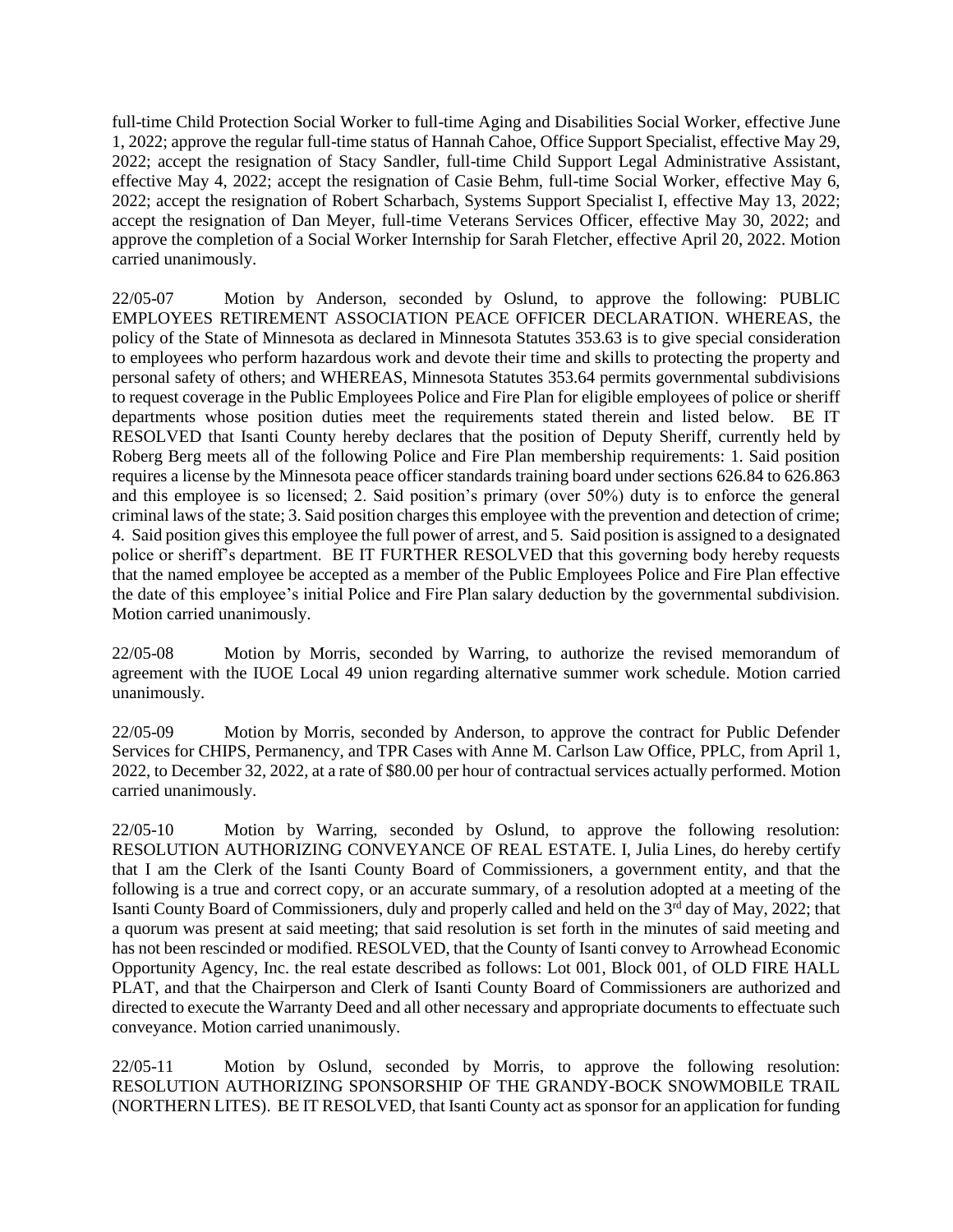to the State of Minnesota, Department of Natural Resources for maintenance and grooming of the Grandy-Bock Snowmobile Trails. BE IT FURTHER RESOLVED that upon the approval of its application by the State, Isanti County may enter into an agreement with the State of Minnesota for the referenced project(s) and that it will comply with all applicable laws and regulations as stated in the agreement. BE IT FURTHER RESOLVED that Isanti County is hereby authorized to serve as the fiscal agent for the referenced project(s); further to approve the RESOLUTION AUTHORIZING SPONSORSHIP OF THE MYSTIC TRAILS (MYSTIC RIDERS). BE IT RESOLVED, that Isanti County act as the sponsor for an Application for funding to the State of Minnesota, Department of Natural Resources for maintenance and grooming of the Mystic Trails Snowmobile Trails. BE IT FURTHER RESOLVED that upon the approval of its application by the State, Isanti County may enter into an agreement with the State of Minnesota for the referenced project(s) and that it will comply with all applicable laws and regulations as stated in the agreement. BE IT FURTHER RESOLVED THAT Isanti County is hereby authorized to serve as the fiscal agent for the referenced project(s) AND FURTHER TO APPROVE RESOLUTION AUTHORIZING SPONSORSHIP OF THE CAMBRIDGE, WEBER, STARK TRAIL (CAMBRIDGE DRIFT DUSTERS). BE IT RESOLVED, that Isanti County act as sponsor for an Application for funding to the State of Minnesota, Department of Natural Resources for maintenance and grooming of the Cambridge, Weber, Stark Snowmobile Trails. BE IT RESOLVED, that Isanti County act as the sponsor for an Application for funding to the State of Minnesota, Department of Natural Resources for maintenance and grooming of the Cambridge, Weber, Stark Snowmobile Trails. BE IT FURTHER RESOLVED that upon the approval of its application by the State, Isanti County may enter into an agreement with the State of Minnesota for the referenced project(s) and that it will comply with all applicable laws and regulations as stated in the agreement. BE IT FURTHER RESOLVED THAT Isanti County is hereby authorized to serve as the fiscal agent for the referenced project(s). Motion carried unanimously.

O0o Commissioners provided various committee reports.

O00 Commissioners recognized George Larson, Isanti County Commissioner 1992-2014, who recently passed away.

22/05-12 Motion by Anderson, seconded by Warring, to approve the following claims and warrants:

| <b>Bond Trust Svcs Corp</b>           |          | \$22,800.00 MN Dept of Transportation | \$5,333.19   |
|---------------------------------------|----------|---------------------------------------|--------------|
| <b>Commissioner of Transportation</b> |          | $$21,039.28$ Regents of U of M        | \$24,549.77  |
| Deere Credit Inc                      |          | \$7,693.09 Relias Learning LLC        | \$5,413.28   |
| Election Systems & Software           |          | \$6,215.00 Shi International Corp     | \$14,580.97  |
| <b>HCM</b> Architects                 |          | \$5,410.00 Solodo Consulting          | \$9,968.80   |
| Konrad Material Sales LLC             |          | \$5,694.00 Summit Food Service LLC    | \$7,264.16   |
| Medica $>65$                          | \$598.00 | <b>USPS</b> (Quadient)                | \$10,000.00  |
| Medica Health Plans                   |          | \$12,259.00 Total Claims & Warrants   | \$158,818.54 |
| Motion carried unanimously.           |          |                                       |              |

O0o Sheriff Chris Caulk introduced Cortney Dingman, Jail Administrator.

22/05-13 Motion by Morris, seconded by Oslund, to approve the contract for construction management as presented with Kraus-Anderson for the Jail Addition and Renovation project. Motion carried unanimously.

22/05-14 Motion by Morris, seconded by Anderson, to ratify the following Isanti County recommendations to the Department of Human Services for Health Care Options for coverage in 2023: Senior Population: Blue Plus and UCare; Special Needs Basic Care: Medica and UCare. Motion carried unanimously.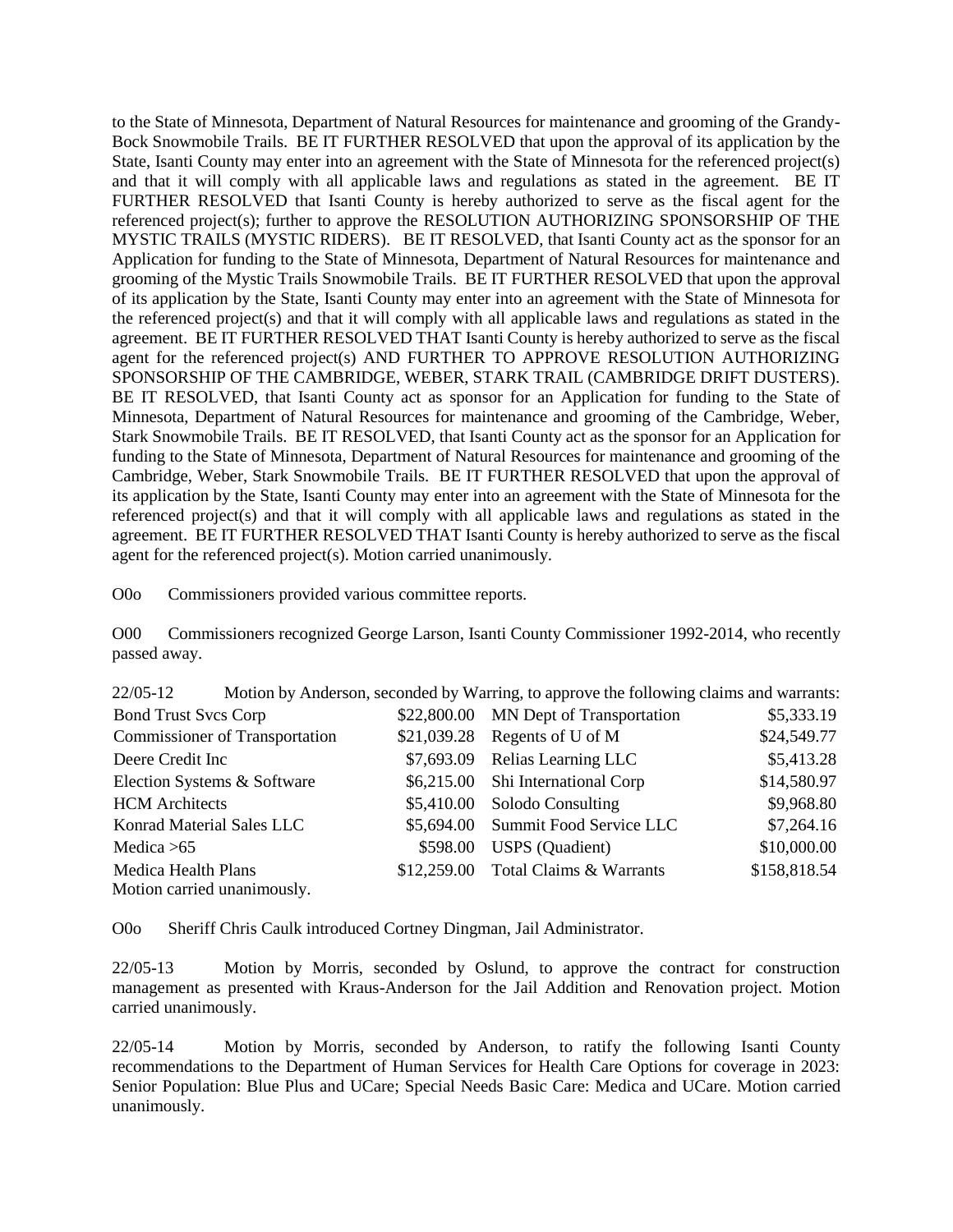22/05-15 Motion by Oslund, seconded by Turnquist, to approve the following Utility Permits: Permit No. 22-05-20: Construct a underground cable and pedestal along CSAH 11, place new pedestal in the South East corner of the intersection Dolphin Street and CSAH 11; Permit No. 22-05-21: Construct a underground cable along CR33, place new communication along East side of CR 33 starting 1544' North of 352<sup>nd</sup> continuing S for approximately 100' to serve property address 35353 Hasting St NE. Motion carried unanimously.

22/05-16 Motion by Oslund, seconded by Warring, to approve the 2022 Equipment Rental Quotes from DW Companies, LLC, and Peterson Companies, Inc. Motion carried unanimously.

22/05-17 Motion by Turnquist, seconded by Warring, to award Contract No. 2203 to Redstone Construction LLC, in the amount of \$2,523,501.50. Motion carried unanimously.

22/05-18 Motion by Morris, seconded by Oslund, to award Contract No. 2204 to Allied Blacktop Co. in the amount of \$515,602.35. Motion carried unanimously.

22/05-19 Motion by Oslund, seconded by Warring, to approve the following resolution: ISANTI COUNTY RESOLUTION NO. 22-13-01. For Agreement to State Transportation Fund, Local Bridge Replacement Program, Grant Terms and Conditions, SAP 030-614-023, New Bridge No. 30520. WHEREAS, Isanti County has applied to the Commissioner of Transportation for a grant from the Minnesota State Transportation Fund for construction of Bridge No. 30520; WHEREAS, the Commissioner of Transportation has given notice that funding for this bridge project is available, and WHEREAS, the amount of the grant has been determined to be \$1,055,044.00 by reason of the lowest responsible bid; and NOW THEREFORE BE IT RESOLVED, that Isanti County does hereby agree to the terms and conditions of the grant consistent with Minnesota Statutes, section 174.50, and will pay any additional amount by which the cost exceeds the estimate, and will return to the Minnesota State Transportation Fund any amount appropriated for the project but not required. The proper county officers are authorized to execute a grant agreement and any amendments thereto with the Commissioner of Transportation concerning the abovereferenced grant. Motion carried unanimously.

22/05-20 Motion by Morris, seconded by Anderson, to accept Erickson Engineering's Construction Services Proposal for Project No. 030-614-023 and Bridge No. 30520, in the amount of \$119,516.00, and authorized the County Engineer to enter into an agreement for said services and to obtain bids. Motion carried unanimously.

22/05-21 Motion by Warring, seconded by Oslund, to approve the following resolution: ACCEPTANCE OF DONATIONS. WHEREAS, is it the policy of Isanti County that gifts and donations to the County shall be accepted by the Board of Commissioners; WHEREAS, various departments and programs within Isanti County have received gifts and donations during the month of March 2022 as follows: Sheriff Department for K-9 Program; Anonymous - \$10.00; Sheriff Department for Safety & Rescue Program: Cambridge Township - \$1,000.00. NOW THEREFORE BE IT RESOLVED, that the Isanti County Board of Commissioners hereby formally accepts these gifts and donations. Motion carried unanimously.

22/05-22 Motion by Turnquist, seconded by Morris, to approve the request of Louis E Olson III, 9021 333rd Ave NW, Princeton, MN 55371, to installation of a 60" CMP culvert located at the W 220' of the E/2 of the SE/4 Except the N/2 of NE/4 of SE/4, Section 30, Range 25, Wyanett Township. Motion carried unanimously.